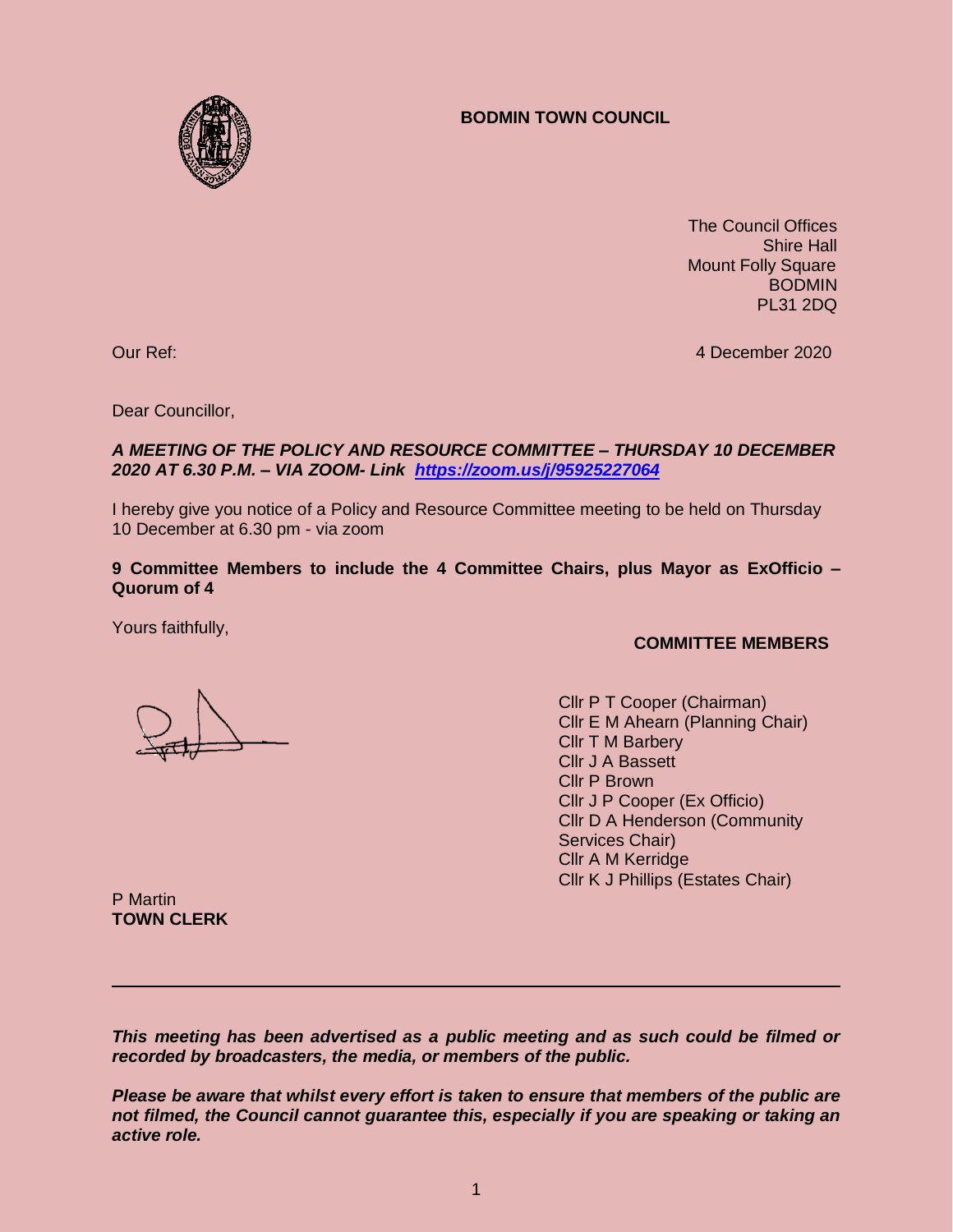*Person(s) wishing to record the Meeting are required to abide by the Council's Guidelines for recording, filming, broadcasting, or using social media at Council meetings. These guidelines are available from the Council Offices and on the Council's website [www.bodmin.gov.uk](http://www.bodmin.gov.uk/)*

# **A G E N D A**

#### 1. **CHAIRMAN'S ANNOUNCEMENTS AND APOLOGIES**

- 2. **To consider any correspondence the Council may have received**
- 3. **PUBLIC REPRESENTATION SESSION – An opportunity for residents to make representations or ask questions relating to items on this agenda.** (Note: a maximum of 15 minutes will be allocated for this session and there will be a time constraint of 5 minutes per speaker).
- 4. Declarations of Interest Members to declare interests in respect of any item on the agenda.
- 5. To confirm the accuracy of the minutes of the Policy and Resources Committee meetings held on 11 November 2020 (copies to follow).
- 6. To review Actions from previous minutes.
- 7. To consider and agree adoption of the following policies:
- Grants Policy including criteria
- Staffing handbook
- Draft Health and Safety Policy
- 8. To consider and agree the level of investment under the Investment Strategy.
- 9. To consider and agree Christmas holiday closures and emergency response during this period.
- 10. To update and agree if necessary, any expenditure for progressing the new purchasing system.
- 11. To consider and agree payment schedules for December 2020 and anonymised debtors' reports.
- 12. To consider IT services cost analysis (all current IT supplied services and associated costs).
- 13. To consider and agree the costs associated with the provision of a temporary boiler in the Shire Hall.